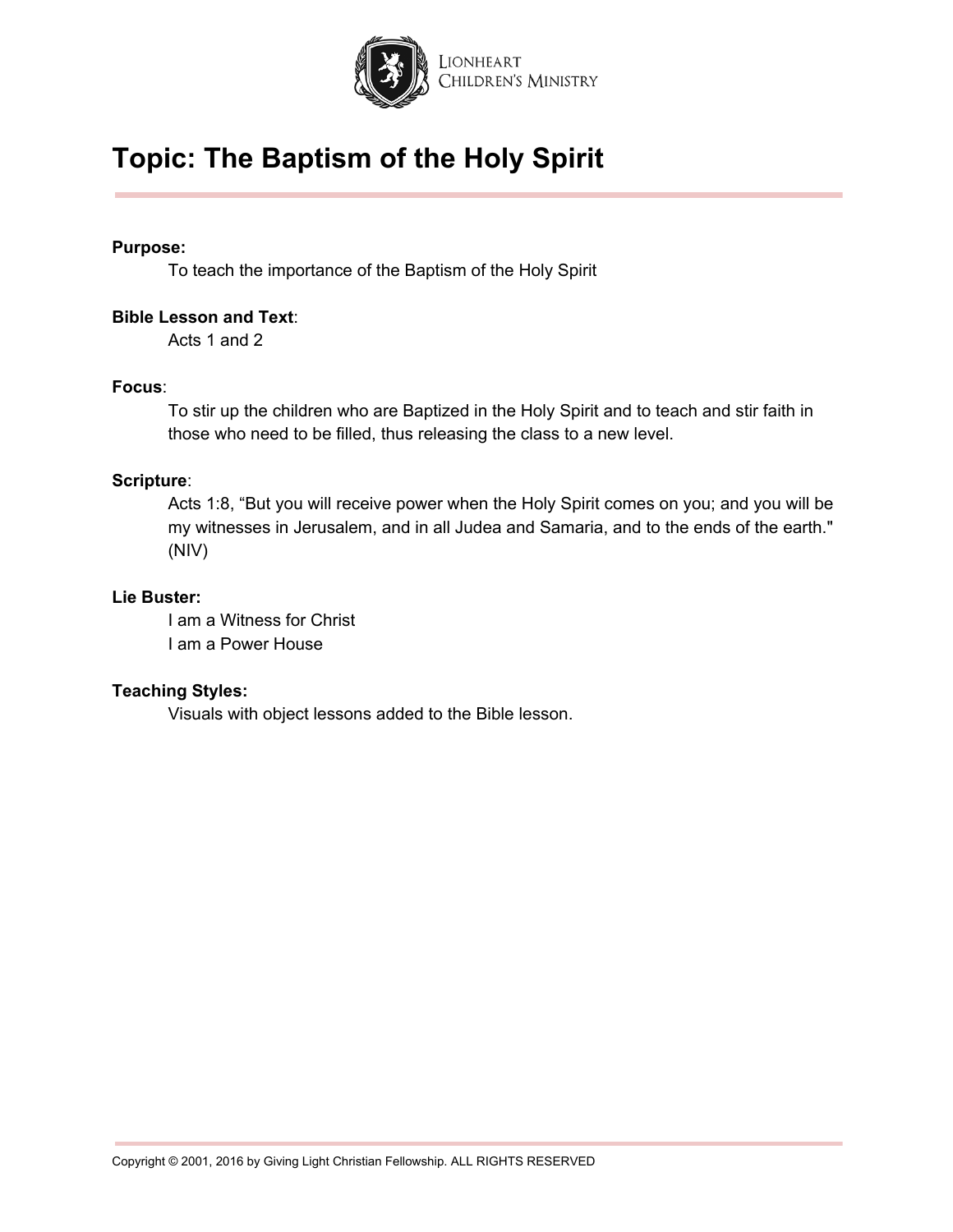

#### **Object Lesson #1: My Fan Doesn't Work**

#### **Teaching Point:**

We can do lots of things but still not have the full effect that God wants us to have. We need His Holy Spirit power in order to work at 100% effectiveness.

#### **Props:**

Electric fan that is not plugged in. (Don't show the kids that it isn't plugged in.)

- 1. Show the fan to the children. Ask the class what it's supposed to do. Explain that when the fan is doing what it is supposed to do, the people in the room receive the full benefits from it doing it's job--they feel the breeze of the fan moving the air.
- 2. Turn the fan on (still unplugged). "Something is wrong with this." Keep turning the switch to the "on" position. It's not doing what it was created to do. Ask the class, "What could be wrong?" and hear their answers.
- 3. Teaching: This fan can represent us. We can only see and hear the work of the Holy Spirit in us when we are "plugged in". Where does the power come from? The power source! Our power source is God. Can we see the wind from the fan? No! Can we see the effects of the wind if it is blowing on someone? We can't see the Holy Spirit, but when we are baptized in the Holy Spirit, we can see His power demonstrated.
- 4. Optional addition: tie ribbons or streamers to the fan casing. When the fan is turned on, you can't see the "wind" but you can see its effects by the movement of the ribbons.
- 5. Would God want us to be His child and not have every thing He gave us? No! He gave us a great promise when we receive the Holy Spirit Baptism. That promise is POWER! (Acts 1:8)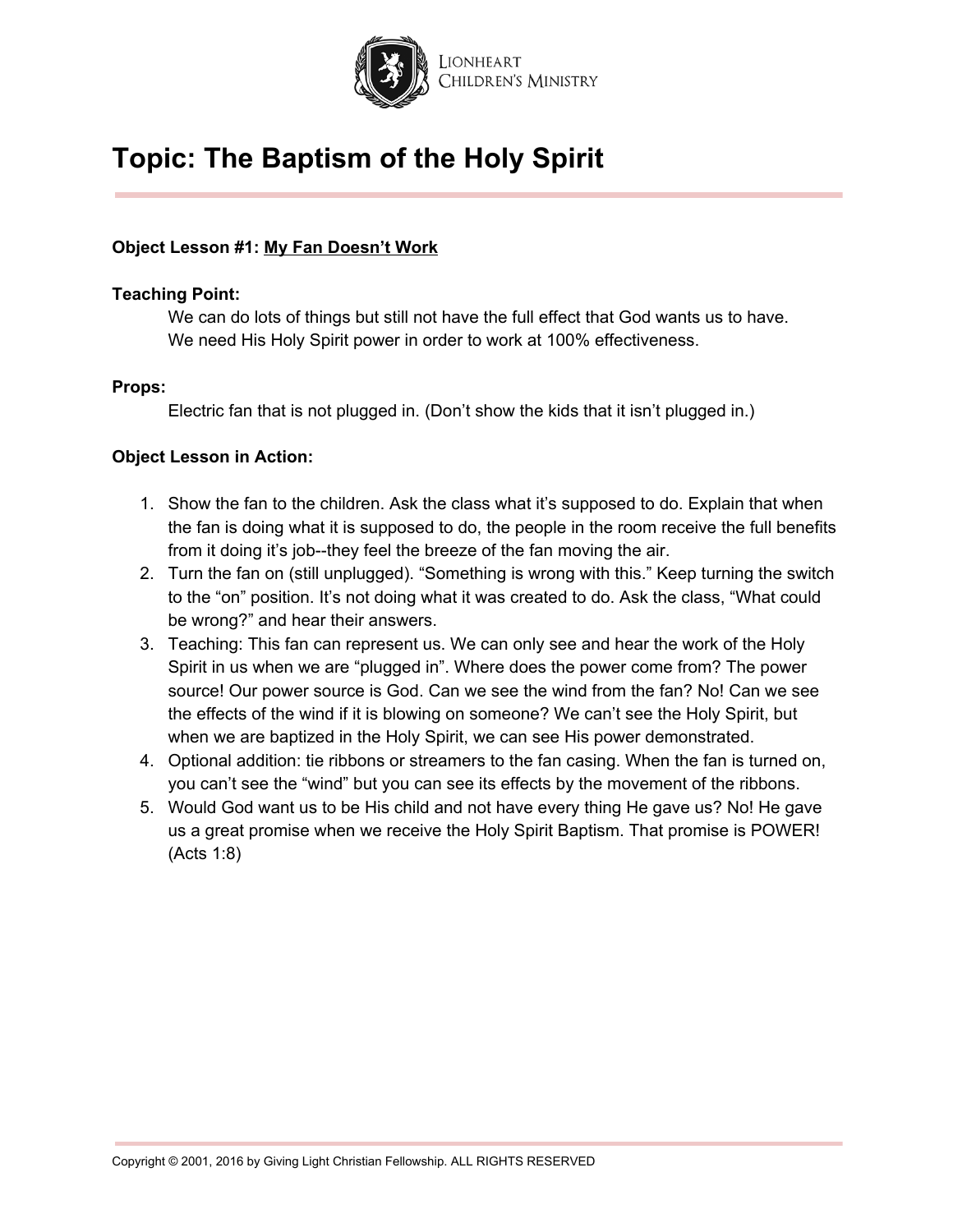

#### **Object Lesson #2: The Gift**

#### **Teaching Point:**

A promised gift is always delivered. A gift is received. Then we use the gift to bring honor and to please the Giver, God.

#### **Props:**

One item that is broken, old, dirty, etc. wrapped in pretty paper. One nice gift that a child would really want, wrapped in pretty paper. (Candy or money always work.)

#### **Object Lesson in Action:**

Note: This is a two-part lesson. You can shorten it by only focusing on part two.

#### **Part One: The Bad Gift**

- 1. Select a child to open the "bad" gift.
- 2. Ask the class, "Who would want a gift like this?" Sometimes we get disappointed when we don't receive what we thought we would get. But God is not like that. He doesn't disappoint!
- 3. God can only give good gifts. He made a promise to send us His Holy Spirit. God keeps His promises. He gives us more than we can think or imagine. His gift is awesome!
- 4. The Holy Spirit is a good gift that each of us can have.

#### **Part Two: The Good Gift**

- 1. For a small class you could wrap a gift for each child to open. For a large class have one gift and choose a child to open it.
- 2. Teacher asks, "Who wants a gift?" Get them excited!! Select a child. (Or give each child a gift.)
- 3. Do you think this will be a good gift? Pass out gifts or have the selected child open it. This gift represents the promise of God to send His Holy Spirit.
- 4. This is a good gift. Ask, "Was it hard to get the gift?"
- 5. What was needed to receive this gift:
	- A. Faith that there was something worth opening. (Remember the bad gift.)
	- B. Physically receiving it.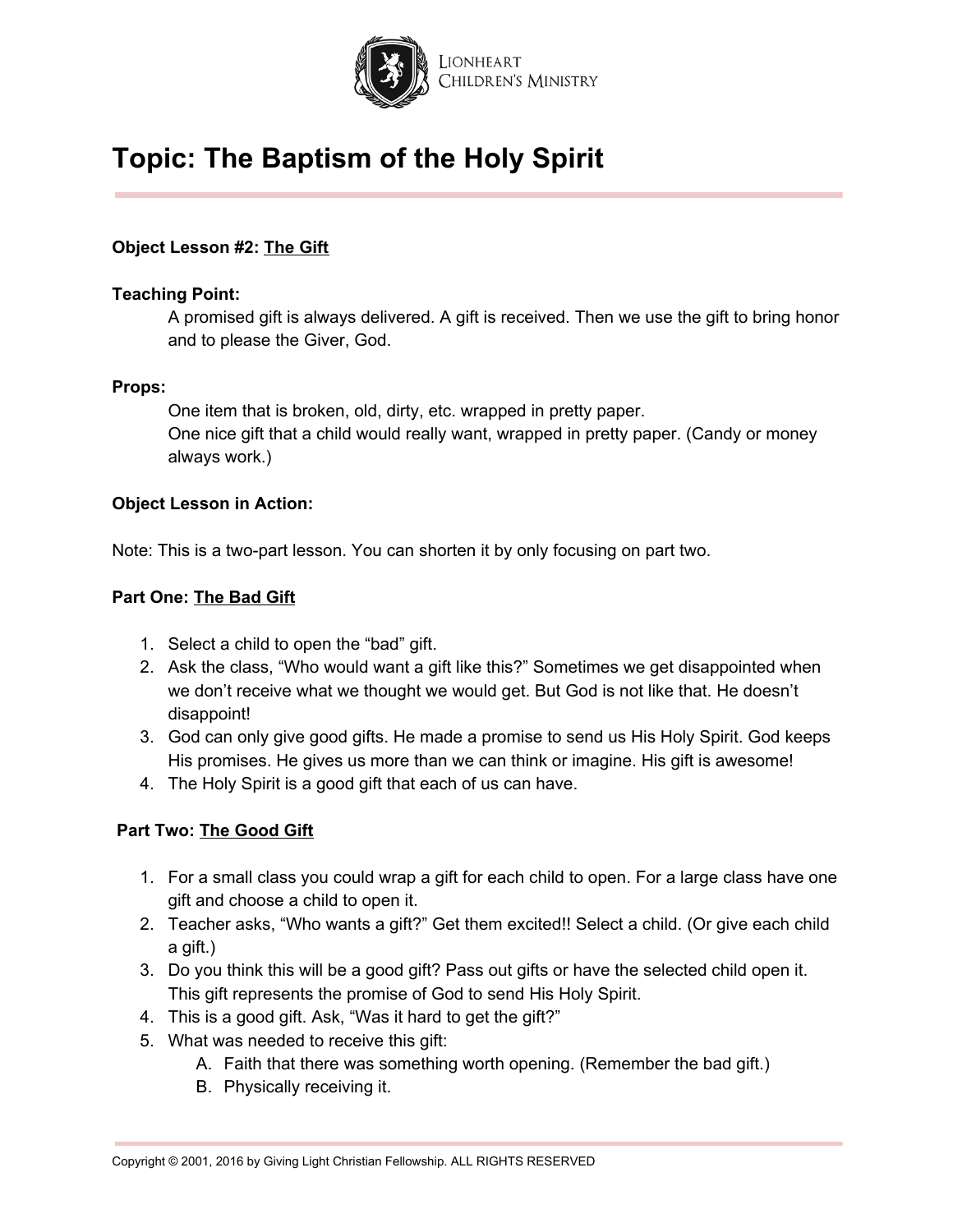

- C. Opening it.
- D. Using the gift in the box is the proof that the gift was received and valued.
- 6. The gift of the Holy Spirit is received in the same way we received Jesus in our heart.
- 7. Points to cover to prepare to lead in the baptism of the Holy Spirit.
	- A. When you asked Jesus to come into your heart, did He? Yes!
	- B. Did it take a long time to get Jesus in your heart? No!
	- C. Are you sure Jesus came when you asked? Yes!
	- D. Would you want to give Jesus back and not have Him in your heart? No!
	- E. Jesus is a good gift!
	- F. The Gift of the Holy Spirit is very valuable. He is a good gift.
	- G. We receive Holy Spirit the same way we received Jesus: by faith and with a thankful heart.
- 8. The gift of the Holy Spirit includes a new language (speaking, singing, praying in tongues.) We have to choose to use all of the gift of the Baptism of the Holy Spirit. Just like we pray for sick people and they are healed or go out to tell someone about Jesus so that they can be saved, we want all of the Holy Spirit to be active in our life.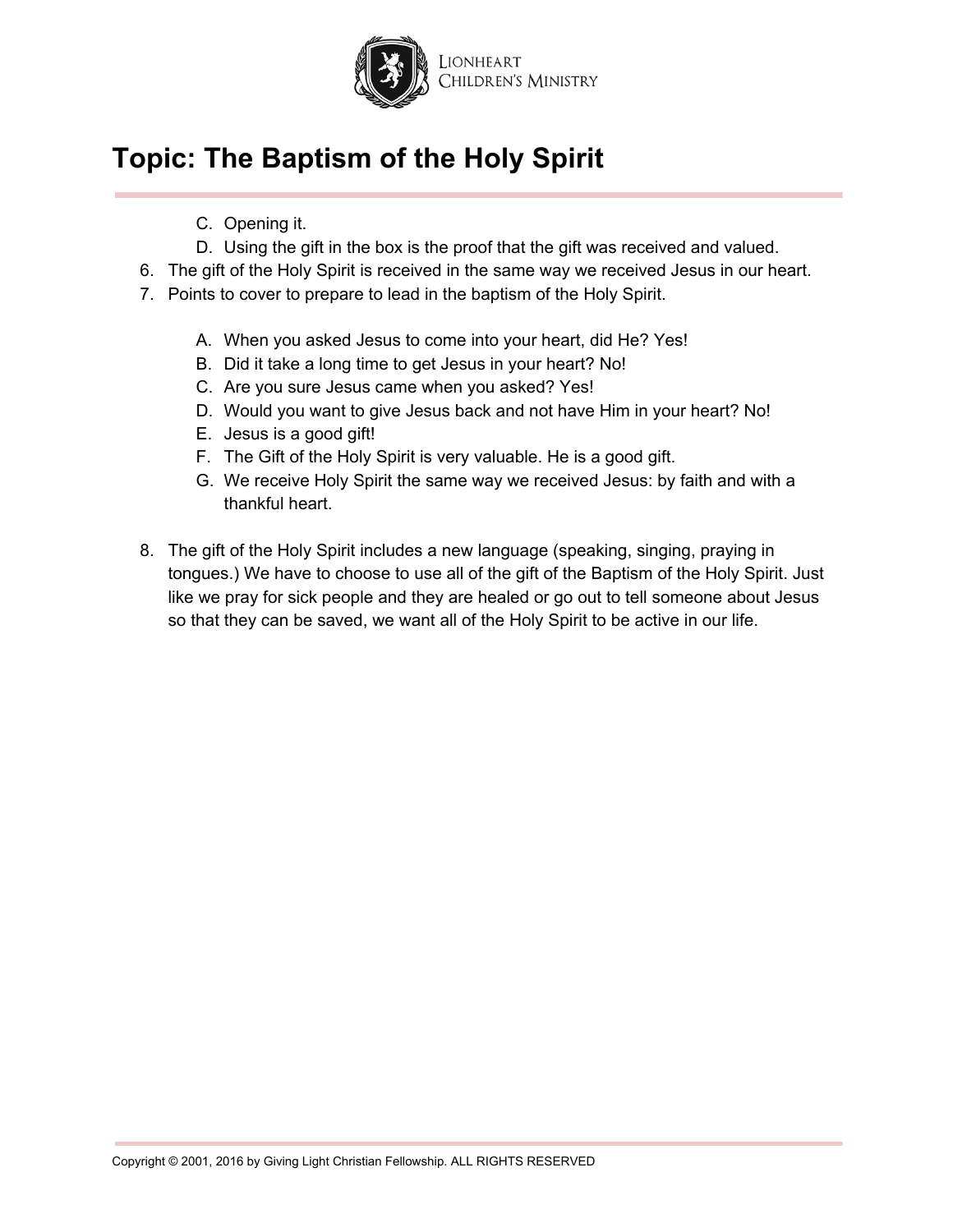

#### **Object Lesson #3: Flowing Over**

#### **Teaching Point:**

The idea of this is to show how an ordinary glass of water just sits there. With Holy Spirit power, it bubbles over!

#### **Props:**

A container of baking soda with a picture of Jesus on it. A bottle of white vinegar with Holy Spirit written on it. A clear glass filled with water. A flat pan to catch water. Little plastic play people to represent those God brings around us as we go forth with the power of the Holy Spirit.

Note: Practice at home to make sure there is enough baking soda in your glass of water so when the white vinegar is poured into the water, it bubbles over.

- 1. Place the glass of water inside the large baking dish. Place some small play people inside the dish around the glass.
- 2. Here is a glass of plain water. This glass of water heard about Jesus. It wants to have Jesus live in it.
- 3. Ask: "How does Jesus get into our hearts?" We ask and believe and He comes!
- 4. This box with the picture of Jesus is an example of how Jesus came to live inside of us. Watch! (Put some of the baking soda into the glass of water and stir it up.) Wow! This water is changed! Just like we were changed when Jesus came into us. It is not plain water anymore but Jesus lives inside of us.
- 5. Jesus promised another helper for those who belong to Him--The Holy Spirit.
- 6. We want everything Jesus promised. Ask, "Who wants everything Jesus has promised?"
- 7. Look what the Holy Spirit does when He comes and fills us.
- 8. Pour some white vinegar (labeled Holy Spirit) into the glass. Wow! Watch the children get excited!
- 9. With the Holy Spirit we aren't just changed, we're overflowing. We are filled! We can have more! The overflow also touches the people around us!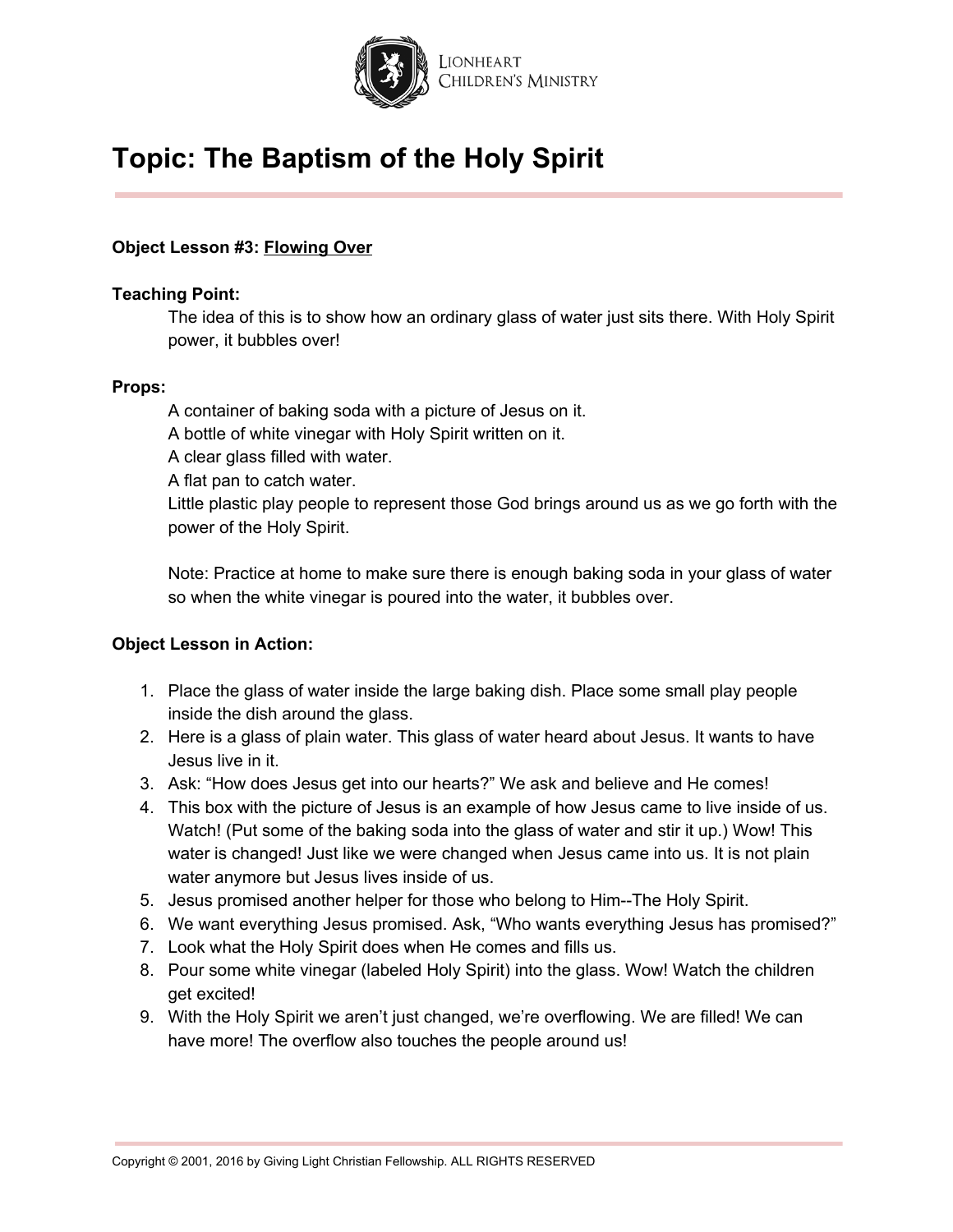

#### **Concluding Point:**

That is just like when we are Baptized in the Holy Spirit. Those around us notice the change. We are a powerful witness who brings the good news of the gospel of Jesus to others. Once we are filled with the Holy Spirit, God's life and Word bubbles out all over the place. Anyone close to us gets wet. The springs of life flow from us. Look how we get to pray and touch their lives.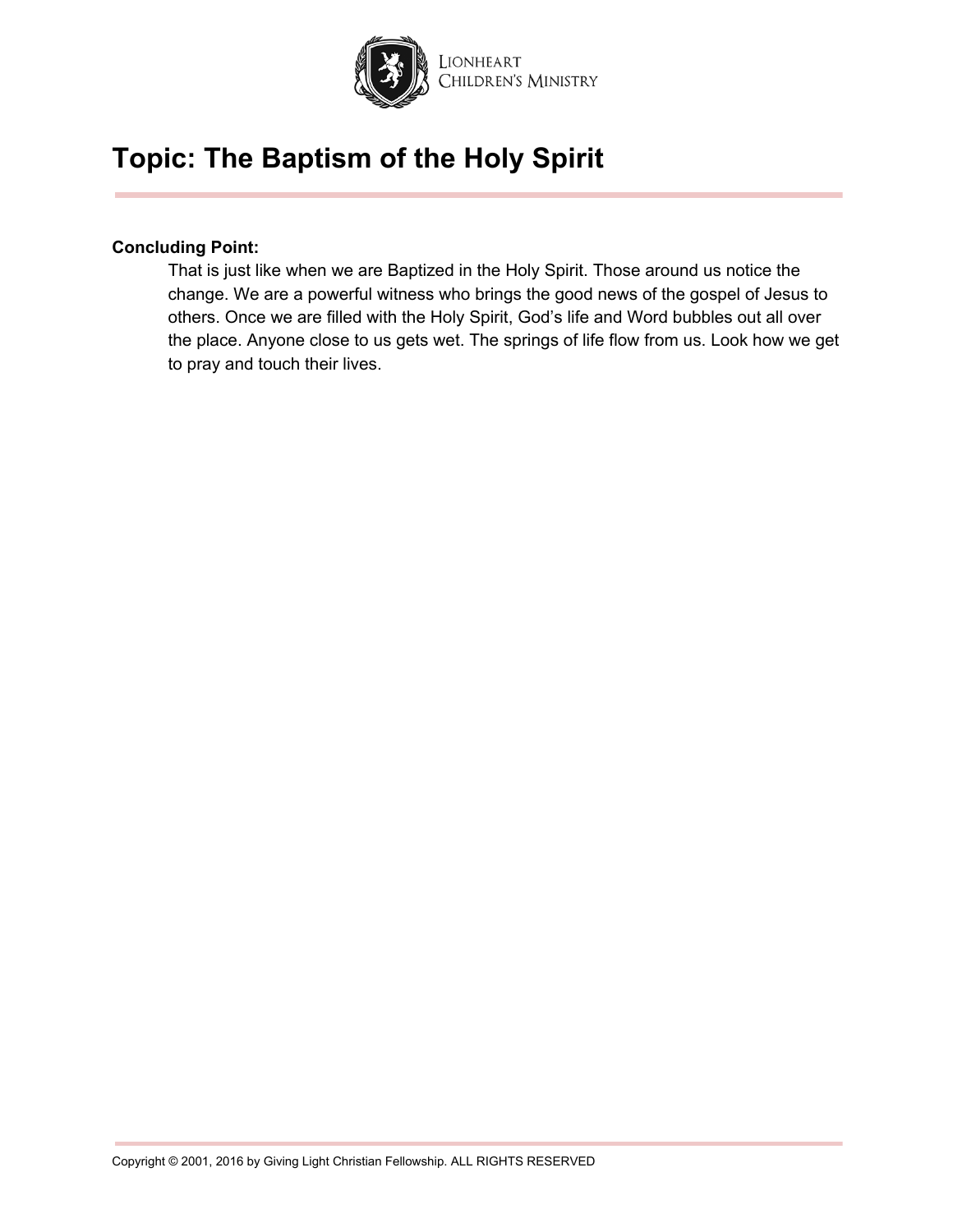

#### **Object Lesson #4: Mega Muscles**

#### **Teaching Point:**

We have "mega muscles" with the power of the Holy Spirit. It is not our natural strength or giftings that will do "God" things of the Spirit. Only the Spirit will produce Spirit results, both in us and for others.

#### **Props:**

Have two identical bags--one that is heavy (can fill it with rocks or books) and one that is light (filled with crumpled newspaper, socks, or cotton). Keep the light bag hidden. A child or helper who has already received the baptism of the Holy Spirit.

#### **Object Lesson in Action:**

- 1. Get a child or helper to volunteer. In a classroom setting, choose a person that you know is already baptized in the Holy Spirit. Give them the heavy bag. Have them walk around, lift it up, hold it out, etc. As they lift the bag, the teacher is talking about how strong the child/helper is and then about how strong and powerful the Holy Spirit is. Continue until the child/helper shows fatigue.
- 2. Have a helper remove the "heavy bag" and put it back where the "light bag" is hidden.
- 3. The teacher says: "I know what you need," POWER! Ask the child/helper if they want the power of the Holy Spirit? They respond, "Yes!"
- 4. For demonstration's sake, lead the person through the steps to receive the Holy Spirit until there is evidence through speaking in tongues.
- 5. Have a helper give the "light bag" to the child/helper. Now when they pick up the bag, "WOW!" What a difference receiving power makes!
- 6. It is not our own strength or "muscles" that make us powerful over the enemy, but the Holy Spirit's power within us! It is like having megga Spirit muscles that make what used to be hard and heavy a whole lot lighter!

#### **Concluding Point:**

This is what it is like when we are baptized in the Holy Spirit. We have spiritual power to do things we could not before. Our physical muscles may have strength in time of a need, but this power is for our walk with God to be strong and we are empowered for kingdom dominion.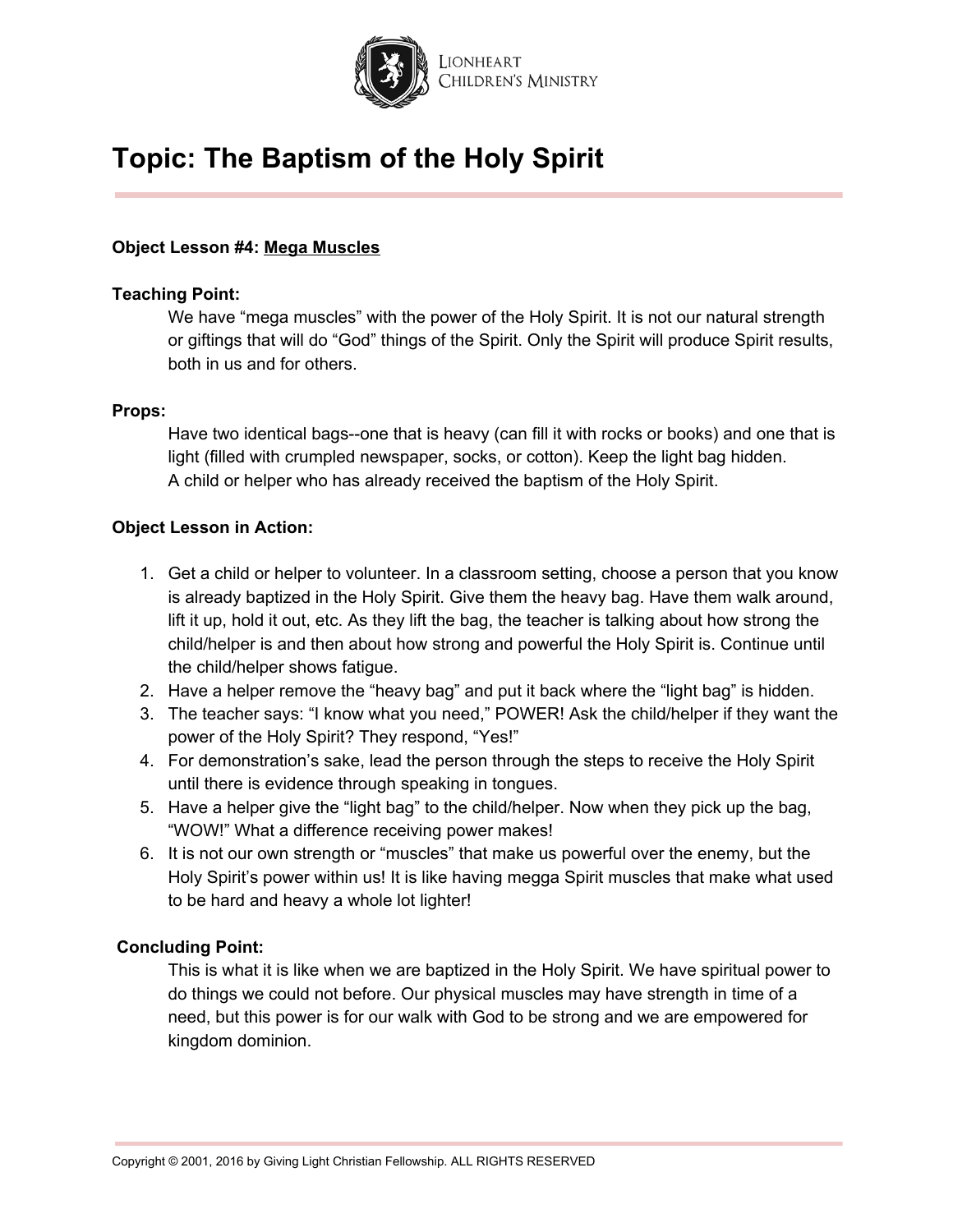

#### **Object Lesson #5: The Holy Spirit blows me up and sends me out.**

#### **Teaching Point:**

It was the breath of God that breathed into Adam and gave him life and made him a living soul. Even as Jesus lives in our heart, He wants to fill every tiny part of us with His Holy Spirit power to overflowing. As the Spirit fills us, He increases in us. It is not us anymore but the Spirit of God in us that is all powerful, thus bringing forth the power of the Gospel of Christ with signs, wonders, and salvation.

#### **Props:**

Four balloons (extras in case one breaks) An oversized shirt with "Holy Spirit Power" written on it. A helper

- 1. When we are born again we receive Jesus as Lord and Savior and the Holy Spirit. We become new creations. The Bible tells us that the old has gone and the new has come. (2 Corinthians 5:17)
- 2. This balloon will represent the Holy Spirit.
	- A. I get ALL of the Holy Spirit, not just a piece of him. Cut a piece of the balloon off.
	- B. Would a piece of a balloon be a good gift? (God doesn't divide up His Spirit.)
	- C. We have the whole Holy Spirit, as promised by the Father.
- 3. Hold up a different balloon (not inflated). Say, "I have the Holy Spirit. He now lives in my heart."
- 4. Put the balloon under your shirt. Ask, "Can you see it? Can you see the Holy Spirit in my heart?" No.
- 5. Ask, "What would cause you to see that I had a balloon under my shirt?" Wait for replies. (The correct answer: If the balloon were FILLED WITH AIR.
- 6. What causes us to be filled with the Holy Spirit? The baptism of the Holy Spirit.
- 7. Can this balloon blow up itself? No. We ask to be baptized and God does it.
- 8. Have your helper blow up a balloon and try to put it under someone's shirt. It won't fit now! We need a new, bigger shirt. We are changed by the Holy Spirit. Inward filling shows outward change.
- 9. Helper puts on the oversized shirt. Now you can put the inflated balloon under the shirt.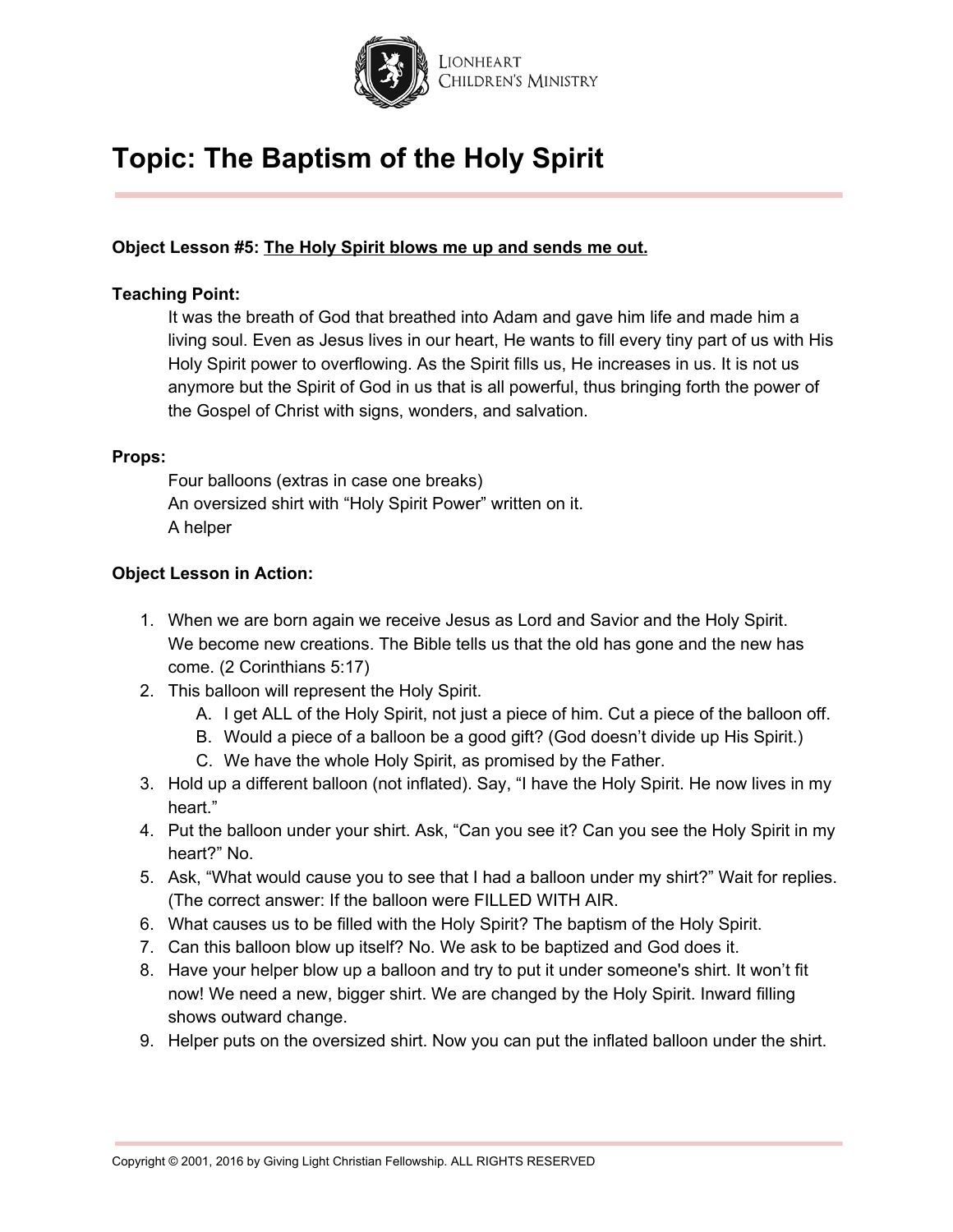

- 10. We don't really get bigger clothes, but inside, our spirit man does get filled. We become empowered which causes things in us to start to change so that more of God can rule in our lives.
- 11. Have your helper blow us another balloon. Explain that when we are filled with the Holy Spirit's power, we just have to share with others; we want to share all the great things that God has done in us, for us and for those around us. Let go of the blown up balloon so it flies around the room.
- 12. A balloon without the air in it doesn't go anywhere. With air it flies! The same happens with us. Filled with the Holy Spirit, we go places with God.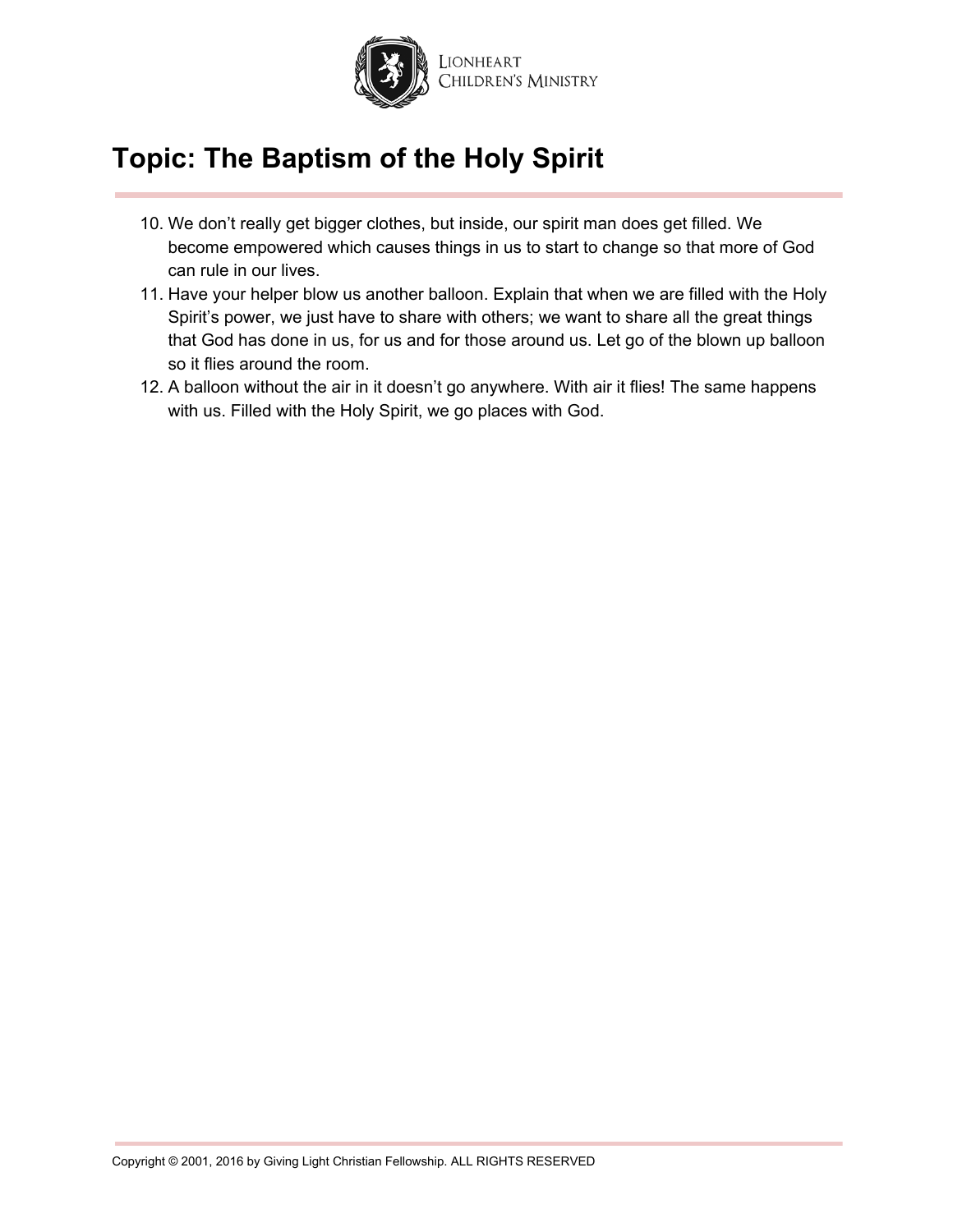

#### **Object Lesson #6: Light My Fire**

#### **Teaching Point:**

When we are born again, Jesus becomes the light of our life. When we receive the Baptism of the Holy Spirit, our flame is powerful.

#### **Props:**

A taper candle in a candle holder Matches or lighter An aerosol can of hairspray covered with aluminum foil

- 1. Show the candle unlit. Without Jesus we are cold, in darkness, and have no way to be what God made us to be. No way to fulfill our destiny.
- 2. This candle has a purpose. What is it made for? (To give light)
- 3. What does it need to burn? (A match or lighter to light it.)
- 4. What do we need in order to live for the purpose we were created? (Jesus)
- 5. Light the candle. Explain how salvation is like a lit candle.
	- A. We are changed from death to life. No more are we like this unlit candle, but now we have a purpose, to shine the light of Jesus.
- 6. There is even more that God wants us to have. He wants us to have His POWER: The Holy Spirit baptism.
- 7. What happens if I blow on the candle? It goes out.
- 8. That is what the devil wants to do to us.
- 9. Hold up the can of (Holy Spirit) hair spray. God has given us a way to fight back when the devil wants to stop our light or the life God gave us. He has given us the power of the Holy Spirit.
- 10. NOTE: Be sure to keep the candle far from the children for this.
- 11. Spray the hairspray one quick time on the flame. Wow! That was powerful.
- 12. That is what the power of God in us can do when we receive the baptism of the Holy Spirit.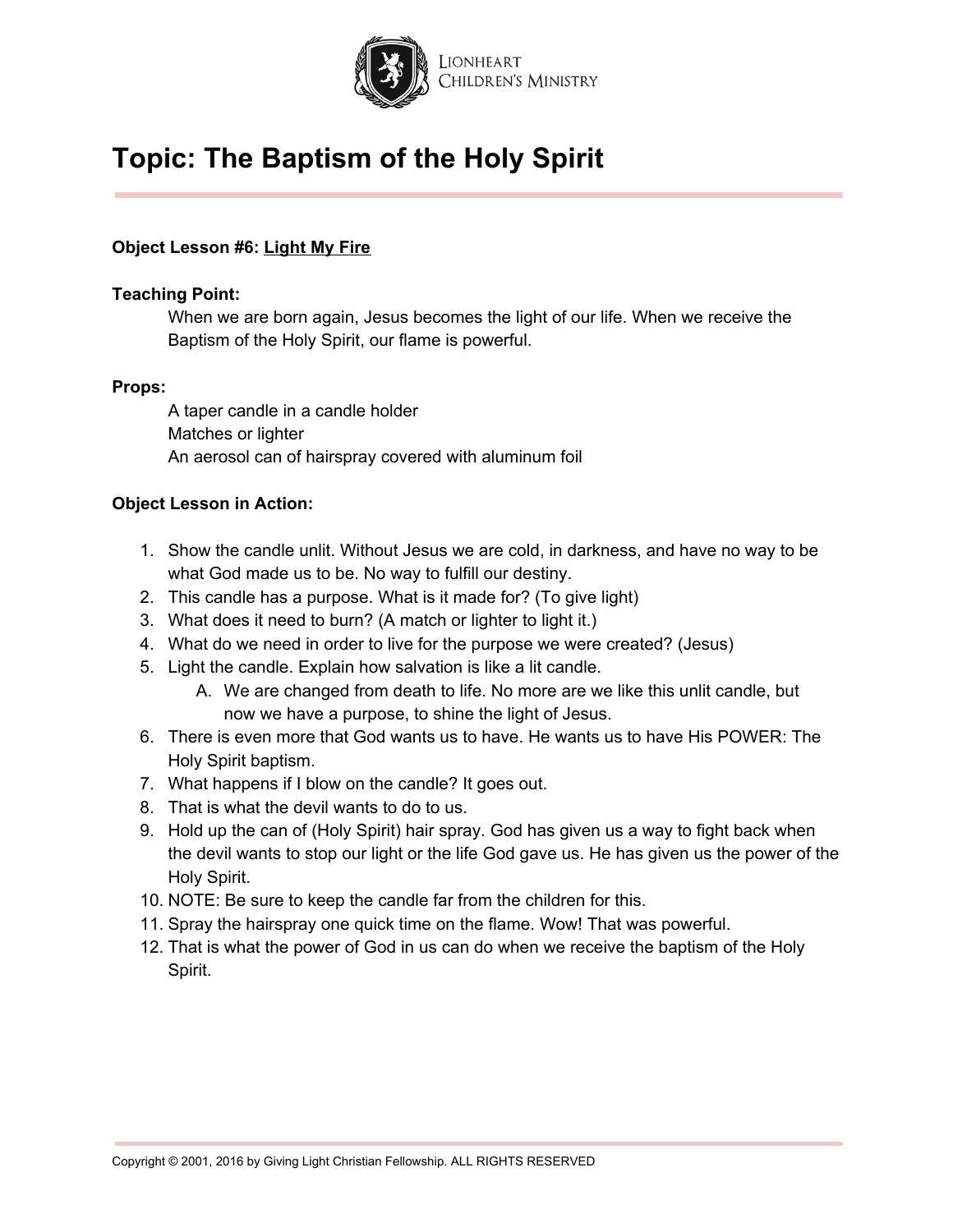

#### **Object Lesson #7: Full or Empty**

#### **Teaching Point:**

Water baptism's immediate evidence is that we come up from the water all wet--just like Jesus did. The baptism of the Holy Spirit has immediate evidence also--speaking in tongues. Whether or not a child immediately chooses to speak in tongues, assure them that when they prayed, they received. The tongues are already in them. It is just a matter of faith to release them. Other changes come as they grow in the fullness of the Holy Spirit.

#### **Props:**

A clear drinking glass

A bowl deep enough for the glass to be submerged in water.

A large pitcher with water in it.

(Can also have a small doll that will fit in the water bowl. This doll would demonstrate how water baptism is immediately seen; it is all wet.)

- 1. Tell the class how Jesus obeyed God and was baptized in water.
- 2. All the people know when a believer gets baptized in water. What is the evidence? They are all wet!
- 3. Baptism means to immerse or put under water.
- 4. Here is a glass. This represents us. To receive something into this glass, which way does it need to be positioned or turned? Upright!
- 5. That is how we also must receive everything from God.
- 6. God said that He will pour out His Spirit from on high. Hold up the pitcher of water, which represents God.
- 7. Turn the glass upside-down over the bowl and pour some water on it. What happened? Did the glass get filled? No.
- 8. God is pouring out His Spirit. He told us to be filled with His Spirit and that He would baptize us. Do we want that? Ye!
- 9. Place empty glass inside the bowl right side up. Is this glass able to receive now? Yes. It is open and in the right position.
- 10. Start to pour water into the glass. It is being filled. Keep pouring. Now it is overflowing. Keep pouring. Now it is baptized fully.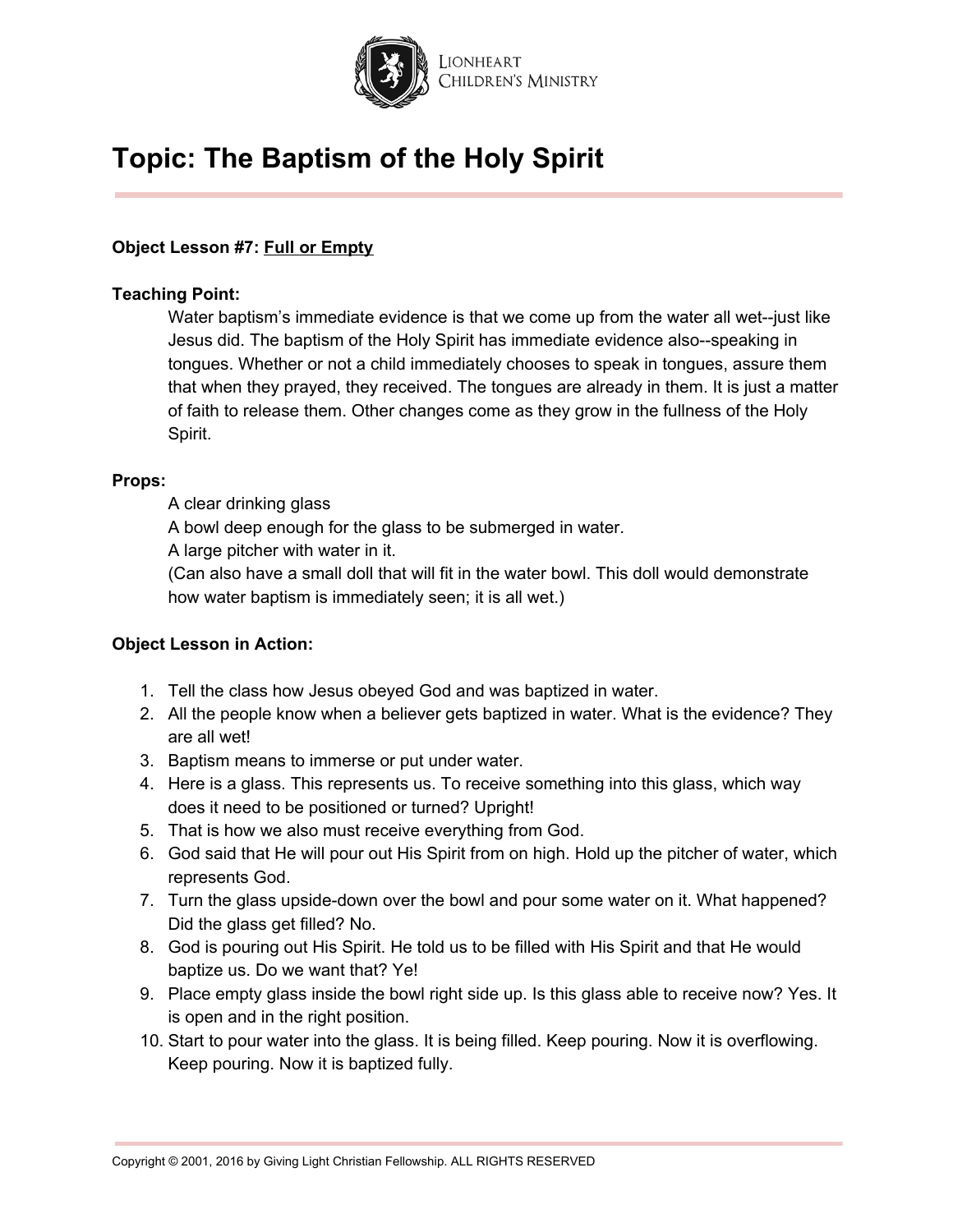

11. What do you see more of? The glass or the water? Baptism of the Holy Spirit is to show us and the world the Lord Jesus Christ. More of God, and less of us.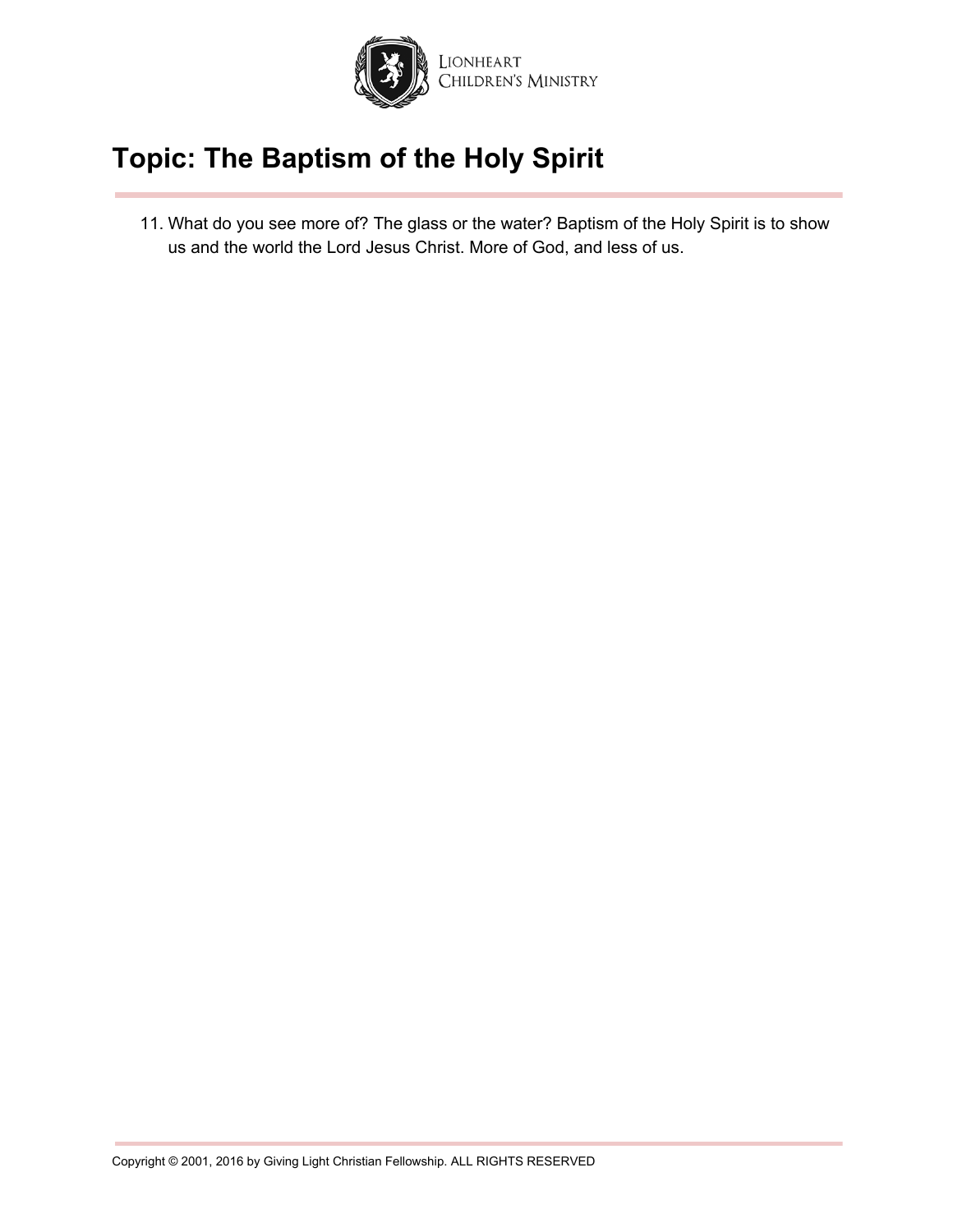

#### **Object Lesson #8: My Tongue is Stuck**

#### **Teaching Point:**

As Christians we want to obey, RIGHT? What are some of the things we do to obey? Everything we do to obey God requires us to do something. Most often a part of our body is needed. God doesn't move our hand or foot, take our money, make a phone call, visit a sick friend, clean the church, etc. We do it through faith. Praying in the spirit requires us to speak. Our tongue and vocal cords need to do the speaking. God never requires us to do something we are not able to do. We can all pray in tongues. If we can talk, we can talk in tongues. It is even easier because we don't have to learn the "language."

- 1. The Bible says that when we ask we shall have. When we ask for the evidence of the Holy Spirit by speaking in tongues, we shall receive!
- 2. For each activity, ask a child or helper to do it, but they may not use their body to do it. Can they do the thing asked of them? They should make this funny by trying to get the activity done without using their body, but they always fail.
	- A. Give a high five
	- B. Comb your hair
	- C. Say your Bible verse
	- D. Put on your jacket
	- E. Tie your shoe
	- F. Tell me your name
	- G. Shake my hand
	- H. Sing: Happy Birthday
- 3. Ask them, "Are you thinking about doing this? Do you want to do what was asked?" Is thinking or wanting to do something going to get it done? What else must you do? Take action by moving a part of your body.
- 4. When we are baptized in the Holy Spirit, there is an action or response for us to do. God gives us a "new language" to speak as a response to His filling us with His power.
- 5. Lead those who want it through the Baptism in the Holy Spirit. Have them ask Holy Spirit to fill them up and show them the evidence of His power in their lives. Have each one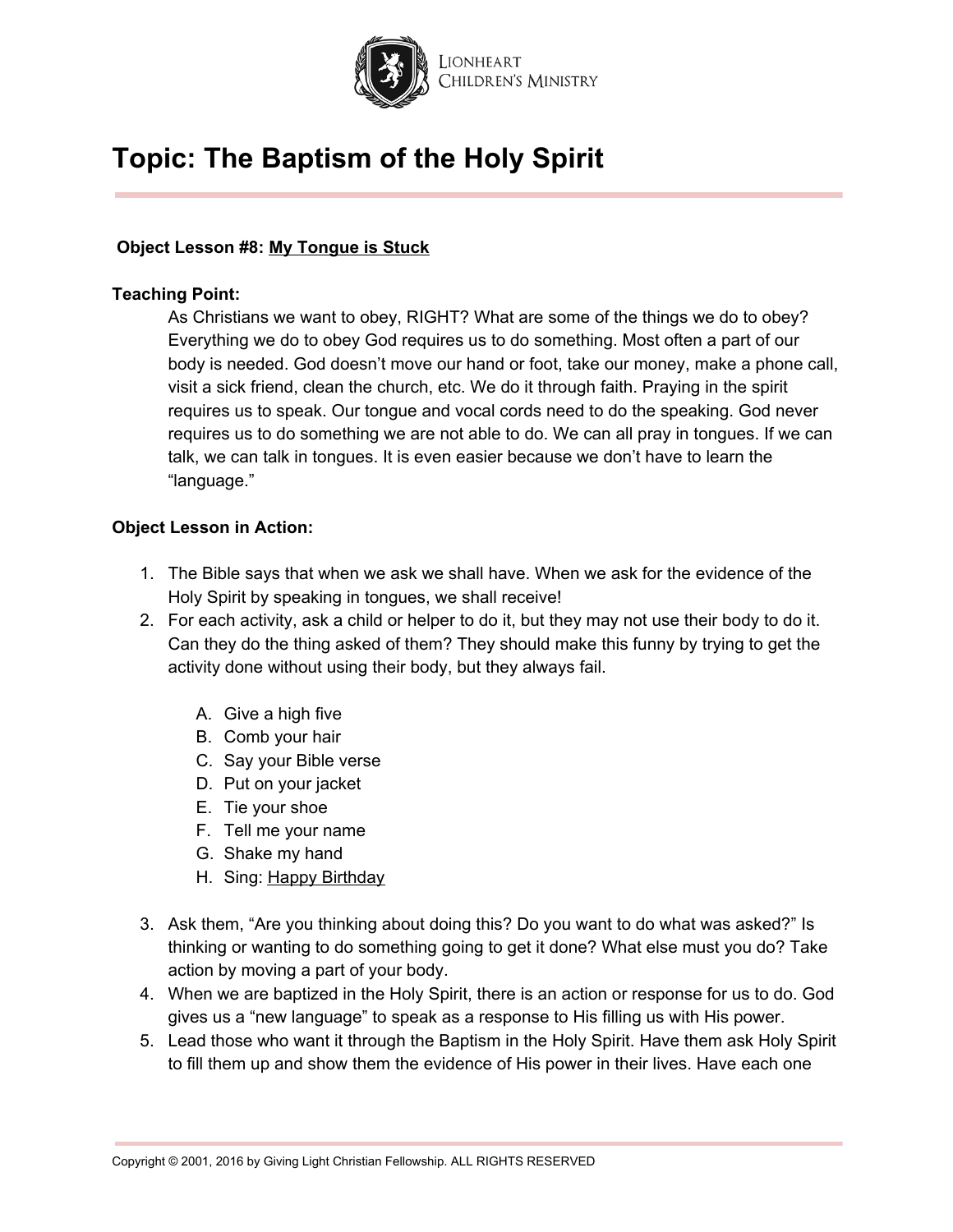

begin to move their tongue and mouth and ask Holy Spirit to fill their mouths. Encourage them as they are filled!

#### **Activation:**

Make it fun. There are a lot of gifts and functions of the Holy Spirit. We are going to focus on one right now because it is one we can do right here and it is for everyone. This is easier than anything you have ever tried! There are no wrong words. All the words are exactly right. And the best thing is, it is so much FUN!

- 1. Sing in the Spirit.
	- A. Sing a song of the spirit, "a new song."
	- B. Sing a familiar song in "tongues," such as: Happy Birthday
- 2. Have only boys and then only girls pray.
- 3. Pray very softly in a whisper and then "turn up the volume."
- 4. Stop and start the praying in the Spirit to show that we have the ability to pray by our will.
- 5. Get a specific prayer need and pray in the Spirit together, releasing faith for that need.
- 6. Who knows what a mystery is? How many of you like a mystery? How many like to figure out the mystery? The Holy Spirit knows all the mysteries and wants to speak them out through us.
- 7. In us God has mysteries that He wants us to release in the earth. When we pray in tongues, we are releasing the hidden or secret things of God and His plans in the earth. We can all release them by speaking the mysteries; speaking in tongues.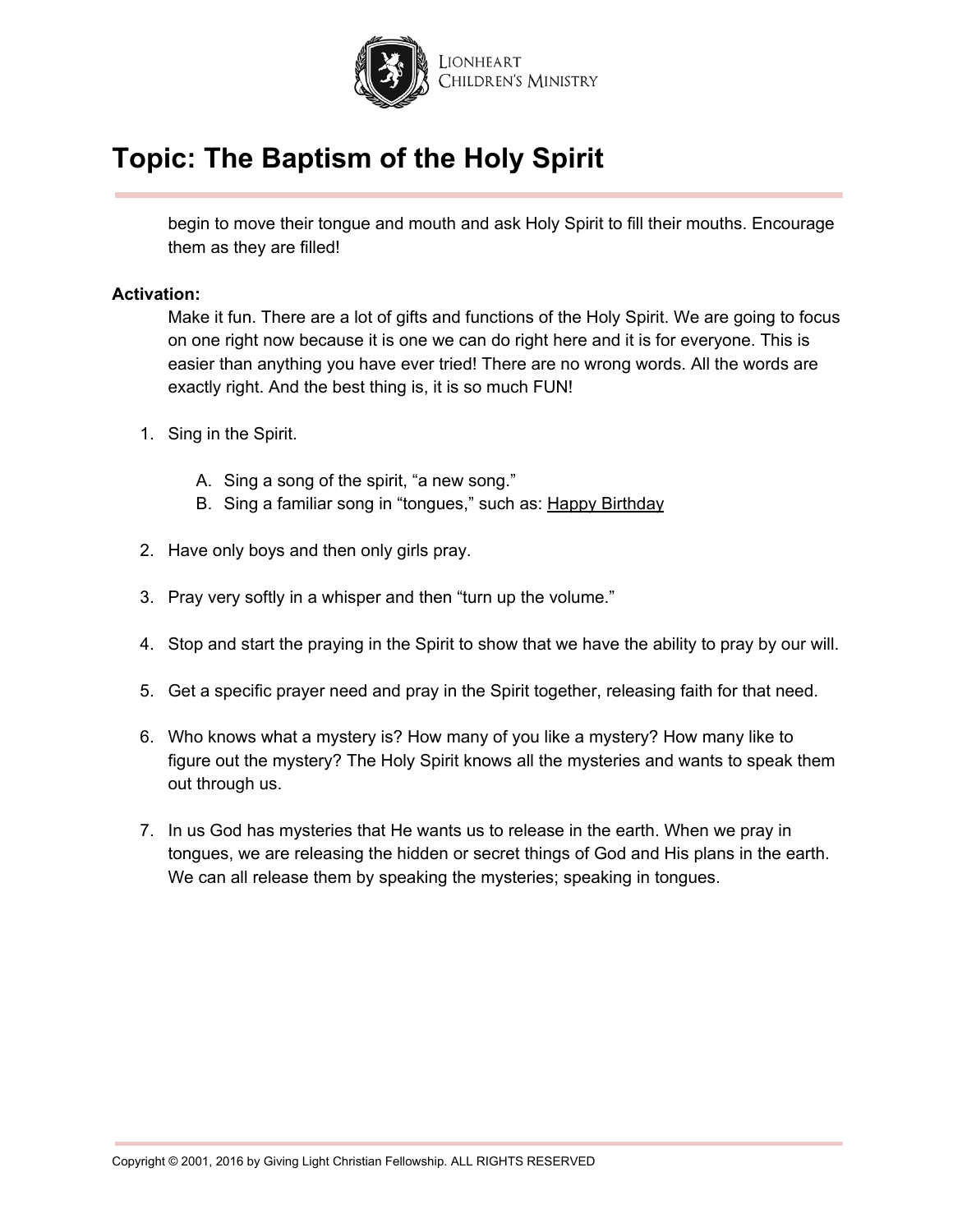

### **TEACHER NOTES**

**Recommended Reading:** Isaiah chapter 61. Fill yourself with this to stir vision for the fulness of God's Spirit in the earth today and through the children.

### **1. GOD'S PLAN FOR ALL MANKIND IS TO HAVE HIS SPIRIT POURED OUT ON THEM.**

Joel 2:28-29, "And it shall come to pass afterward that I will pour out My Spirit on all flesh; your sons and your daughters shall prophesy, your old men shall dream dreams, your young men shall see visions. And also on My menservants and on My maidservants I will pour out My Spirit in those days." (NKJ)

### **2. THE HOLY SPIRIT IN US FLOWS RIVERS OF LIFE OUT OF US TO THOSE WHO WILL RECEIVE.**

John 7:38-39, "He that believeth on me, as the scripture hath said, out of his belly shall flow rivers of living water. (But this spake he of the Spirit, which they that believe on him should receive: for the Holy Ghost was not yet given; because that Jesus was not yet glorified.)" (KJV)

### **3. THE FATHER'S GIFT OF THE HOLY SPIRIT IS FOR ALL HIS CHILDREN.**

Luke 11:11-13, "If a son shall ask bread of any of you that is a father, will he give him a stone? or if he ask a fish, will he for a fish give him a serpent? Or if he shall ask an egg, will he offer him a scorpion? If ye then, being evil, know how to give good gifts unto your children: how much more shall your heavenly Father give the Holy Spirit to them that ask him?" (KJV)

Acts 2:38-39 "Peter replied, "Repent and be baptized, every one of you, in the name of Jesus Christ for the forgiveness of your sins. And you will receive the gift of the Holy Spirit. The promise is for you and your children and for all who are far off-- for all whom the Lord our God will call." (NIV)

### **4. THE FATHER HAS PROMISED TO EMPOWER US WITH THE HOLY SPIRIT.**

Luke 24:49, "I am going to send you what my Father has promised; but stay in the city until you have been clothed with power from on high." (NIV)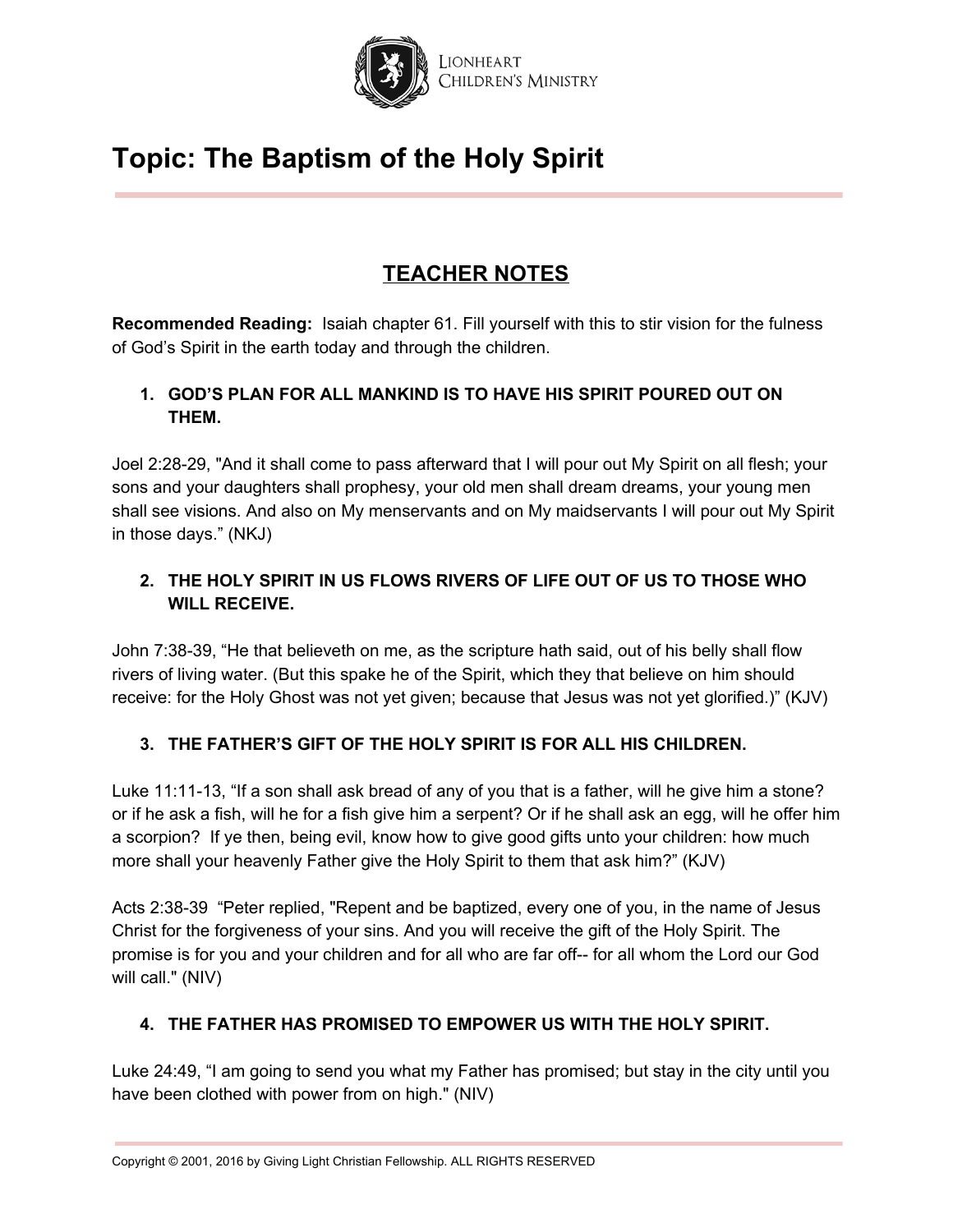

### **5. THE POWER OF THE HOLY SPIRIT IS FOR THE DEMONSTRATION OF ALMIGHTY GOD AND TESTIFYING OF JESUS CHRIST**

Acts 1:4-8, "And being assembled together with them, He commanded them not to depart from Jerusalem, but to wait for the Promise of the Father, "which," He said, "you have heard from Me; "for John truly baptized with water, but you shall be baptized with the Holy Spirit not many days from now." Therefore, when they had come together, they asked Him, saying, "Lord, will You at this time restore the kingdom to Israel?" And He said to them, "It is not for you to know times or seasons which the Father has put in His own authority. "But you shall receive **power** when the Holy Spirit has come upon you; and you shall be **witnesses** to Me in Jerusalem, and in all Judea and Samaria, and to the end of the earth." (NKJ, bold added)

- A. Power is a word that is forceful. It includes miraculous power for the supernatural, along with an ability or grace to demonstrate the strength, righteous violence against darkness and an abundance of the life of God in us.
- B. The word *witness* comes from the Greek word for martyr. It also indicates one who records what is seen, thus a witness.
- C. Another definition of martyr besides physically dying for the cause of Christ, is to sacrifice something of great value. We may not physically die but the most valuable things in our life and relationships with people may be sacrificed for kingdom advancement.

### **6. SPEAKING IN TONGUES AND DEMONSTRATIVE PRAISE OF GOD IS EVIDENT IN THOSE BAPTIZED IN THE HOLY SPIRIT.**

Acts 10:44-46, "While Peter was still speaking these words, the Holy Spirit fell upon all those who heard the word. And those of the circumcision who believed were astonished, as many as came with Peter, because the gift of the Holy Spirit had been poured out on the Gentiles also. For they heard them speak with tongues and magnify God." (NKJ)

Acts 2:4, "And they were all filled with the Holy Spirit and began to speak with other tongues, as the Spirit gave them utterance." (NKJ)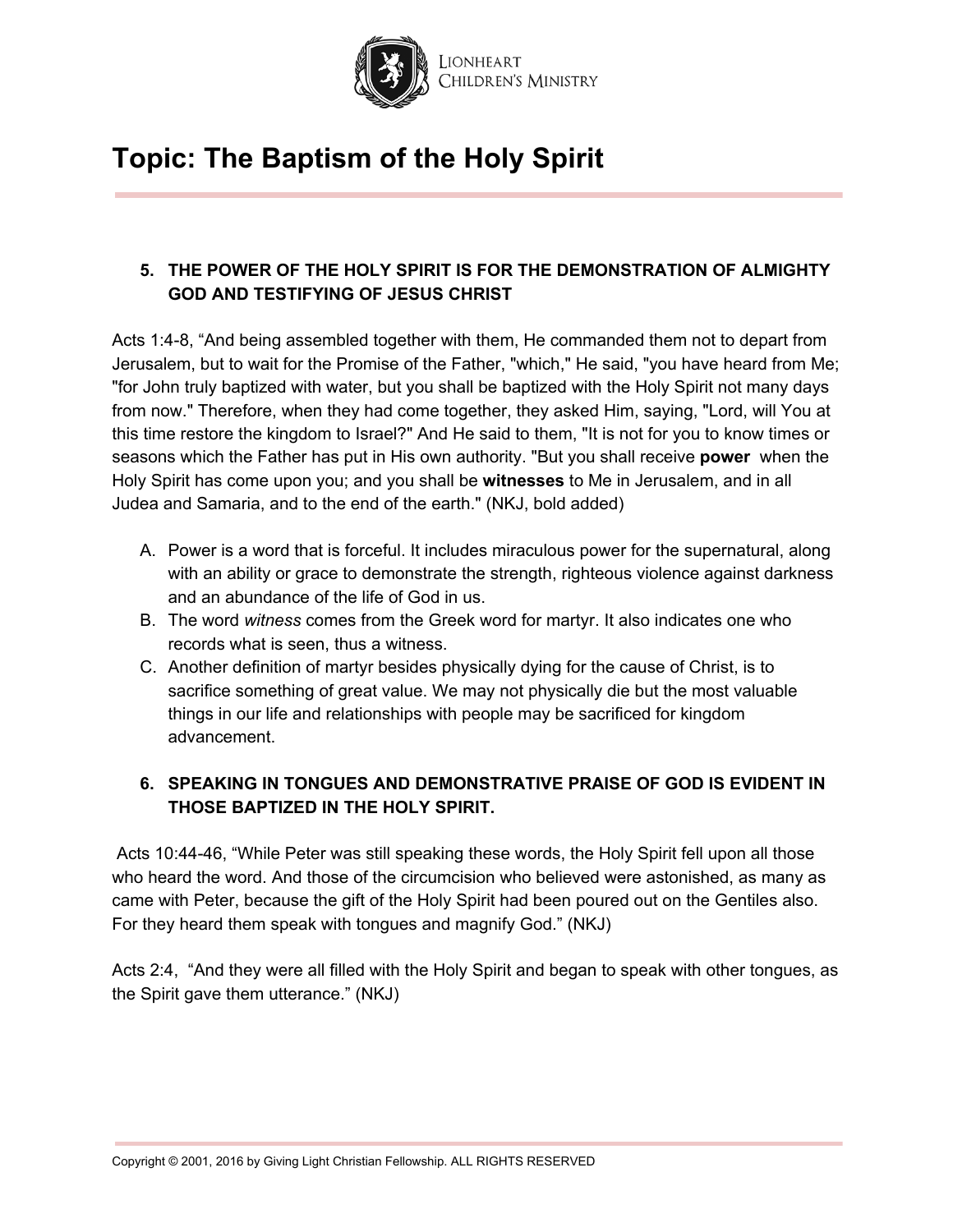

### **7. THE EARLY CHURCH IS EXPANDED BY MEN FILLED WITH FAITH AND THE HOLY SPIRIT.**

Acts 6:5, "And the saying pleased the whole multitude: and they chose Stephen, a man full of faith and of the Holy Ghost..." (KJV)

Acts 6:8-10, "And Stephen, full of faith and power, did great wonders and miracles among the people. Then there arose certain of the synagogue, which is called the synagogue of the Libertines, and Cyrenians, and Alexandrians, and of them of Cilicia and of Asia, disputing with Stephen. And they were not able to resist the wisdom and the spirit by which he spake." (KJV)

Acts 7:55-60, "But he, being full of the Holy Ghost, looked up steadfastly into heaven, and saw the glory of God, and Jesus standing on the right hand of God, And said, Behold, I see the heavens opened, and the Son of man standing on the right hand of God. Then they cried out with a loud voice, and stopped their ears, and ran upon him with one accord, And cast him out of the city, and stoned him: and the witnesses laid down their clothes at a young man's feet, whose name was Saul. And they stoned Stephen, calling upon God, and saying, Lord Jesus, receive my spirit. And he kneeled down, and cried with a loud voice, Lord, lay not this sin to their charge. And when he had said this, he fell asleep." (KJV)

### **8. THE CHURCH TODAY CONTINUES IN THE POWER AND FAITH OF THE HOLY SPIRIT BY PRAYING IN TONGUES.**

Jude 1:20, "But ye, beloved, building up yourselves on your most holy faith, praying in the Holy Ghost..." (KJV)

### **9. PRAYING PERFECT PRAYERS IS MADE POSSIBLE THROUGH THE HOLY SPIRIT**

Romans 8:26-27, "In the same way, the Spirit helps us in our weakness. We do not know what we ought to pray for, but the Spirit himself intercedes for us with groans that words cannot express. And he who searches our hearts knows the mind of the Spirit, because the Spirit intercedes for the saints in accordance with God's will." (NIV)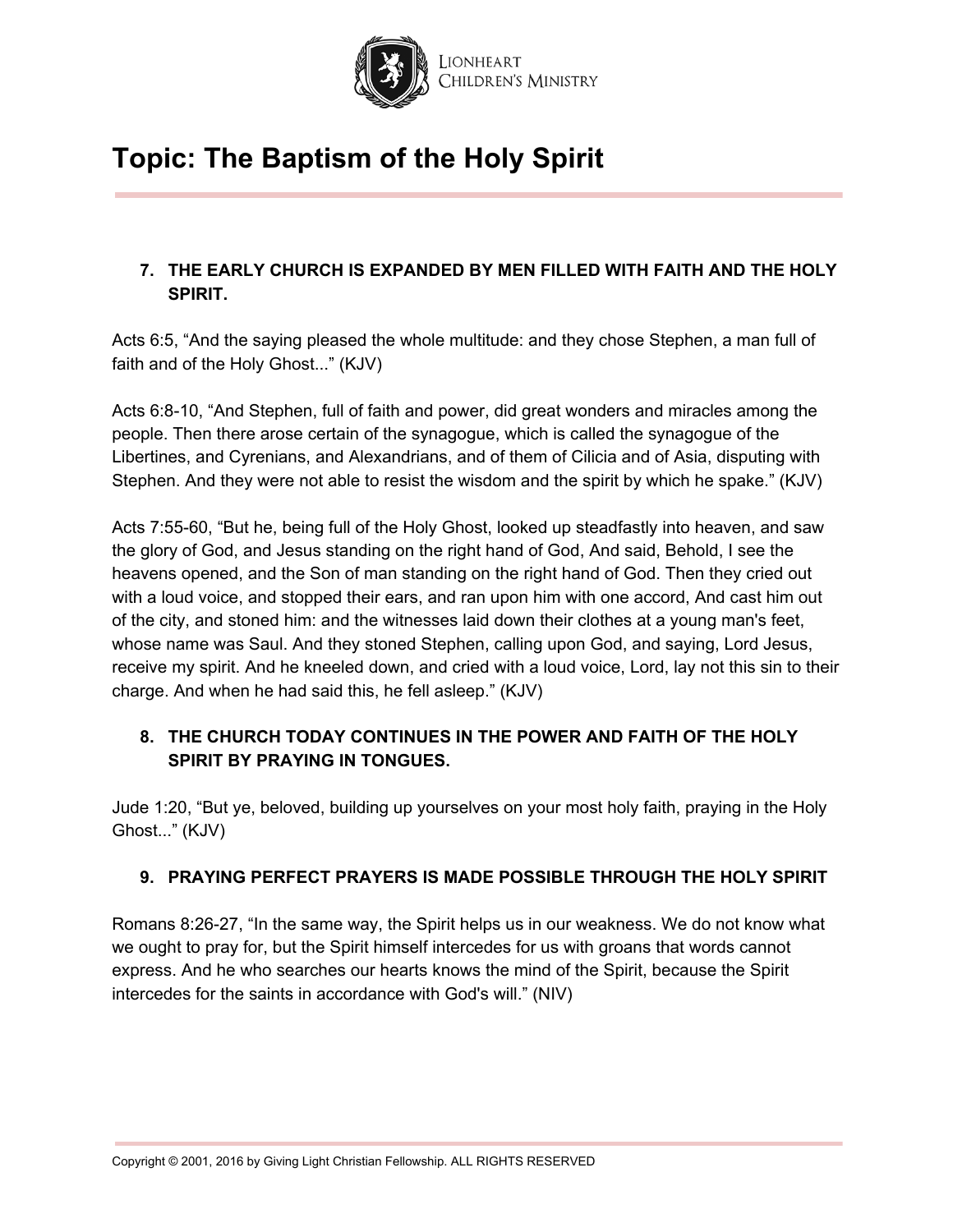

#### **10. SPEAKING IN TONGUES BUILDS UP OUR SPIRIT MAN, MAKES US STRONG, ENCOURAGES AND KEEPS US STIRRED UP.**

1 Corinthians 14:4, "He who speaks in a tongue **edifies** himself, but he who prophesies edifies the church." (NKJ, bold added)

Matthew 5:6, "Blessed are those who hunger and thirst for righteousness, for they shall be filled." (NKJ)

#### **11. WHO THE HOLY SPIRIT IS TO US**

- A. He is the Spirit of truth.
- B. He guides into all truth.
- C. He brings to our remembrance the words of Jesus.
- D. He shows things to come.
- E. He glorifies Christ.
- F. He speaks not of Himself but of Christ.
- G. He bears witness to Christ.
- H. He gives us power to do greater works than those of Christ.
- I. He convicts the world of sin, of righteousness, and of judgment.
- J. He is our Comforter.
- K. He abides with each believer forever.
- L. He is the Spirit of adoption.
- M. He bears witness with our spirit of our relationship to our Father.
- N. He shows us how to pray.

#### **12. SCRIPTURES**

1 Corinthians 14:2, "For he that speaketh in an unknown tongue speaketh not unto men, but unto God: for no man understandeth him; howbeit in the spirit he speaketh mysteries." (KJV)

1 Corinthians 2:7, "But we speak the wisdom of God in a mystery, even the hidden wisdom, which God ordained before the world unto our glory." (KJV)

1 Corinthians 2:10, "But God hath revealed them unto us by his Spirit: for the Spirit searcheth all things, yea, the deep things of God." (KJV)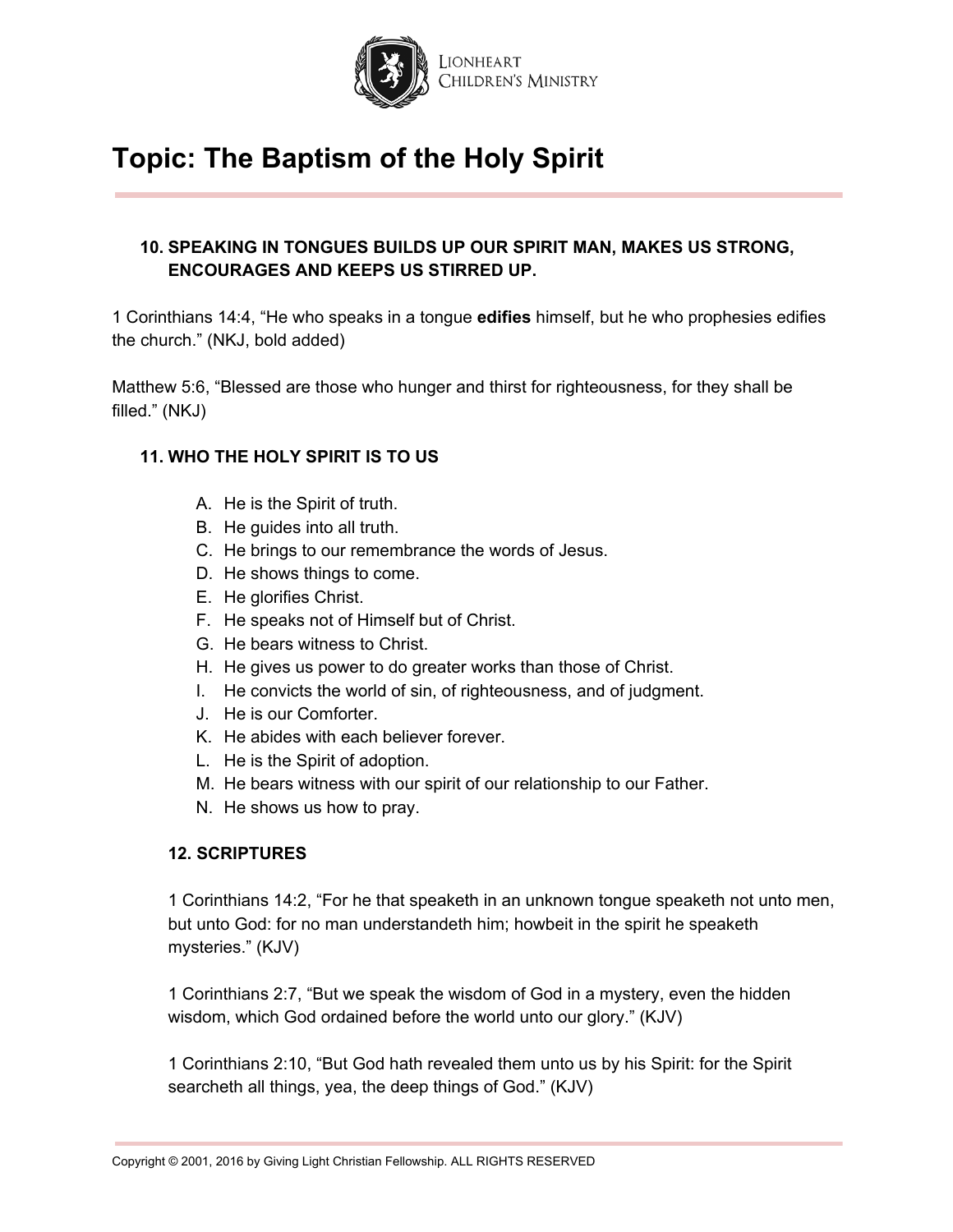

### **TRUTH STATEMENTS ABOUT THE HOLY SPIRIT FOR CHILDREN TO REPEAT**

### **"The holy Spirit…"**

- A. Comforts me
- B. Teaches me
- C. Gives me power
- D. Gives me God's Gifts
- E. Brings God's fruit to maturity in me
- F. Keeps me free from sin
- G. Helps me pray
- H. Helps me praise and worship God
- I. Draws me to God
- J. Seals me
- K. Leads me in truth
- L. Is springs of life in me
- M. Speaks to me
- N. Is Wisdom to me
- O. Brings revelation to me
- P. Is life in me
- Q. Is the deposit of my inheritance
- R. Agrees with the Word in me
- S. Is joy in me
- T. Covers and protects me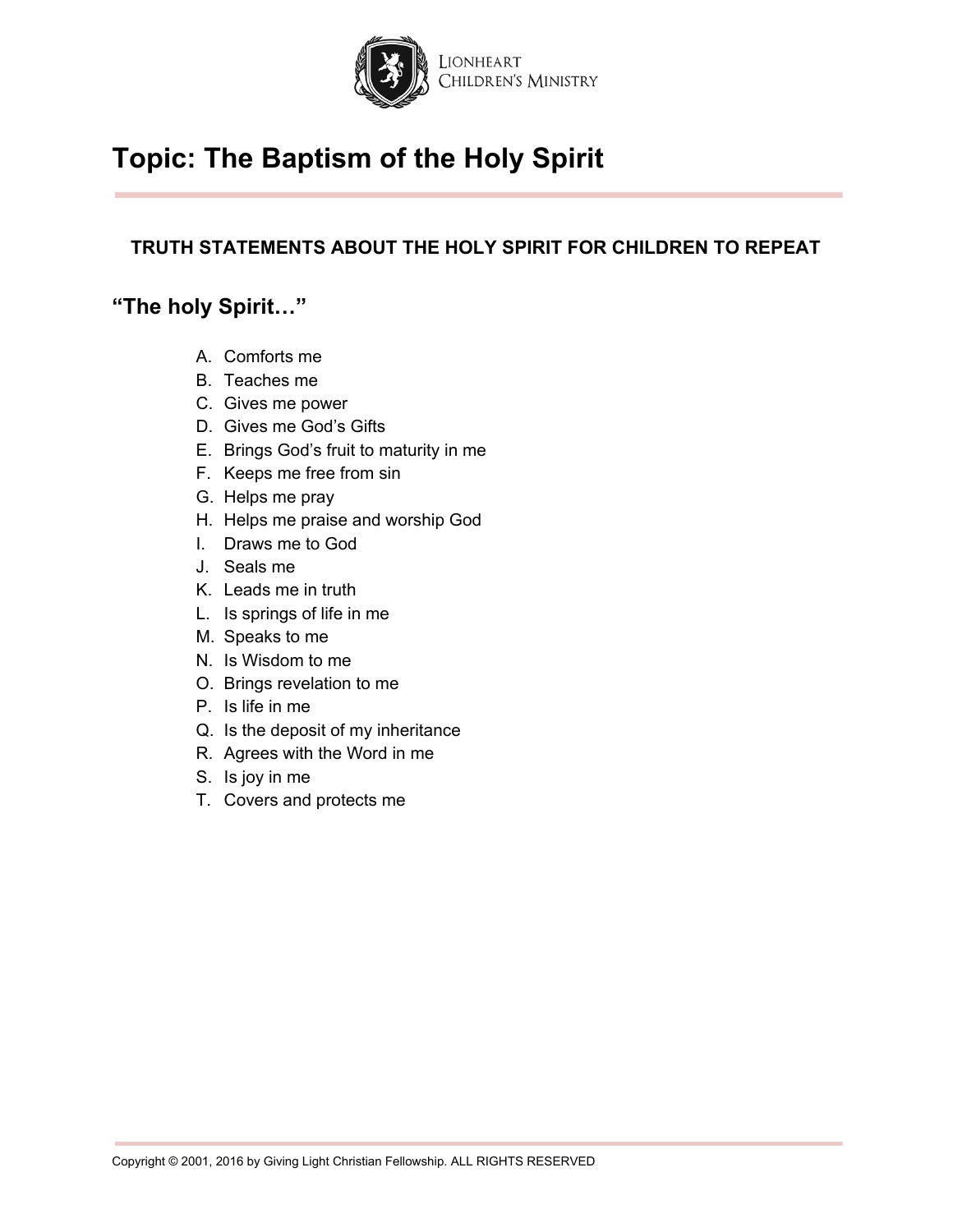

### **BAPTISM OF THE HOLY SPIRIT STUDY SHEET**

NAME:

- 1. How do we get the Baptism of the Holy Spirit? (Circle the right answers)
	- A. By going to church
	- B. By Faith
	- C. By promising God to be good
	- D. By asking Our Father in heaven
- 2. What is a physical proof that one has received the baptism of the Holy Spirit?

(Circle the right answer)

- A. We fall down and shake
- B. We speak in a new tongue
- C. We get warm and have goose bumps
- D. There is no physical proof, you just have to hope you got it
- E. Your tongue gets real big
- F. God forces my tongue to move
- 3. MEMORY VERSE: Fill in the blanks and say it out loud three times.

Acts 1:8, "But you shall receive\_\_\_\_\_\_\_\_\_\_\_\_\_\_ when the Holy Spirit has come\_\_\_\_\_ \_\_\_\_\_\_\_\_\_\_; and you shall be \_\_\_\_\_\_\_\_\_\_\_\_\_\_\_ to Me in Jerusalem, and in all Judea and Samaria, and to the end of the earth." (NIV)

4. If you pray in tongues circle the days you prayed: M T W T F Sat Sun

\_\_\_\_\_\_\_\_\_\_\_\_\_\_\_\_\_\_\_\_\_\_\_\_\_\_\_\_\_\_\_\_\_\_\_\_\_\_\_\_\_\_\_\_\_\_\_\_\_\_\_\_\_\_\_\_\_\_\_\_\_\_\_\_\_\_\_\_\_\_ \_\_\_\_\_\_\_\_\_\_\_\_\_\_\_\_\_\_\_\_\_\_\_\_\_\_\_\_\_\_\_\_\_\_\_\_\_\_\_\_\_\_\_\_\_\_\_\_\_\_\_\_\_\_\_\_\_\_\_\_\_\_\_\_\_\_\_\_\_\_

5. How do you believe Jesus wants you to be a WITNESS for Him?